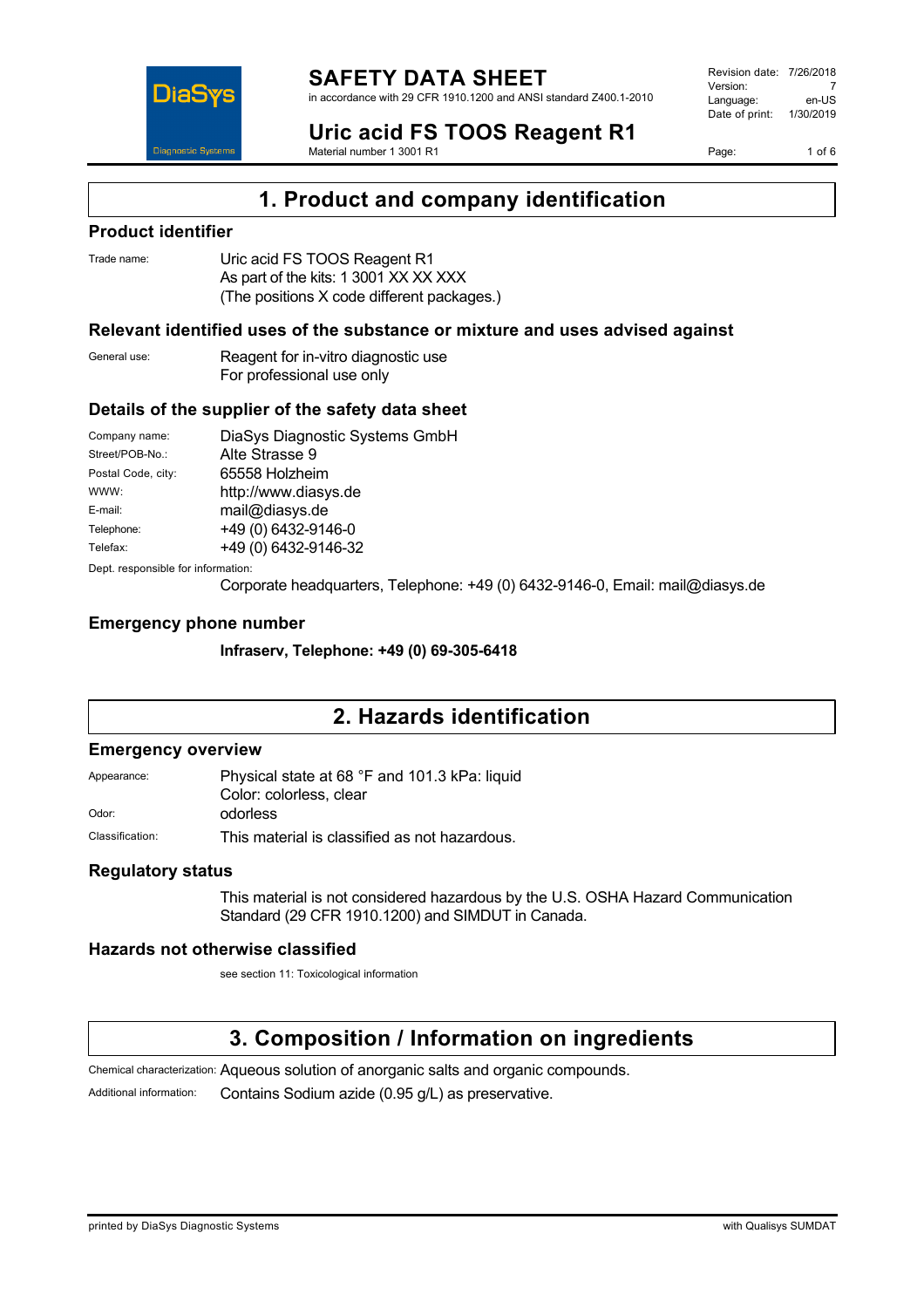

in accordance with 29 CFR 1910.1200 and ANSI standard Z400.1-2010

# **Uric acid FS TOOS Reagent R1**

Revision date: 7/26/2018 Version: 7<br>Language: en-LIS Language: en-US<br>Date of print: 1/30/2019 Date of print:

Page: 2 of 6

Material number 1 3001 R1

**4. First aid measures**

In case of inhalation: Provide fresh air. Seek medical attention.

Following skin contact: Change contaminated clothing. Remove residues with water. Seek medical attention if irritation persists.

After eye contact: Immediately flush eyes with plenty of flowing water for 10 to 15 minutes holding eyelids apart. Remove contact lenses, if present and easy to do. Continue rinsing. In case of eye irritation consult an ophthalmologist.

After swallowing: Rinse mouth thoroughly with water. Do not induce vomiting without medical assistance. Have victim drink large quantities of water, with active charcoal if possible. Seek medical attention.

Never give anything by mouth to an unconscious person.

### **Most important symptoms/effects, acute and delayed**

No data available

### **Information to physician**

Treat symptomatically.

# **5. Fire fighting measures**

Flash point/flash point range:

not combustible

Auto-ignition temperature: No data available

Suitable extinguishing media:

Product is non-combustible. Extinguishing materials should therefore be selected according to surroundings.

### **Specific hazards arising from the chemical**

Fires in the immediate vicinity may cause the development of dangerous vapors. In case of fire may be liberated: Phosphorus oxides, sodium compounds, carbon monoxide and carbon dioxide.

Protective equipment and precautions for firefighters:

Wear self-contained breathing apparatus.

Additional information: Do not allow fire water to penetrate into surface or ground water.

### **6. Accidental release measures**

Personal precautions: Avoid contact with skin and eyes. Wear appropriate protective equipment. Provide adequate ventilation. Environmental precautions: Do not allow to penetrate into soil, waterbodies or drains. Methods for clean-up: Soak up with absorbent materials such as sand, siliceus earth, acid- or universal binder. Store in special closed containers and dispose of according to ordinance. Wash spill area with plenty of water.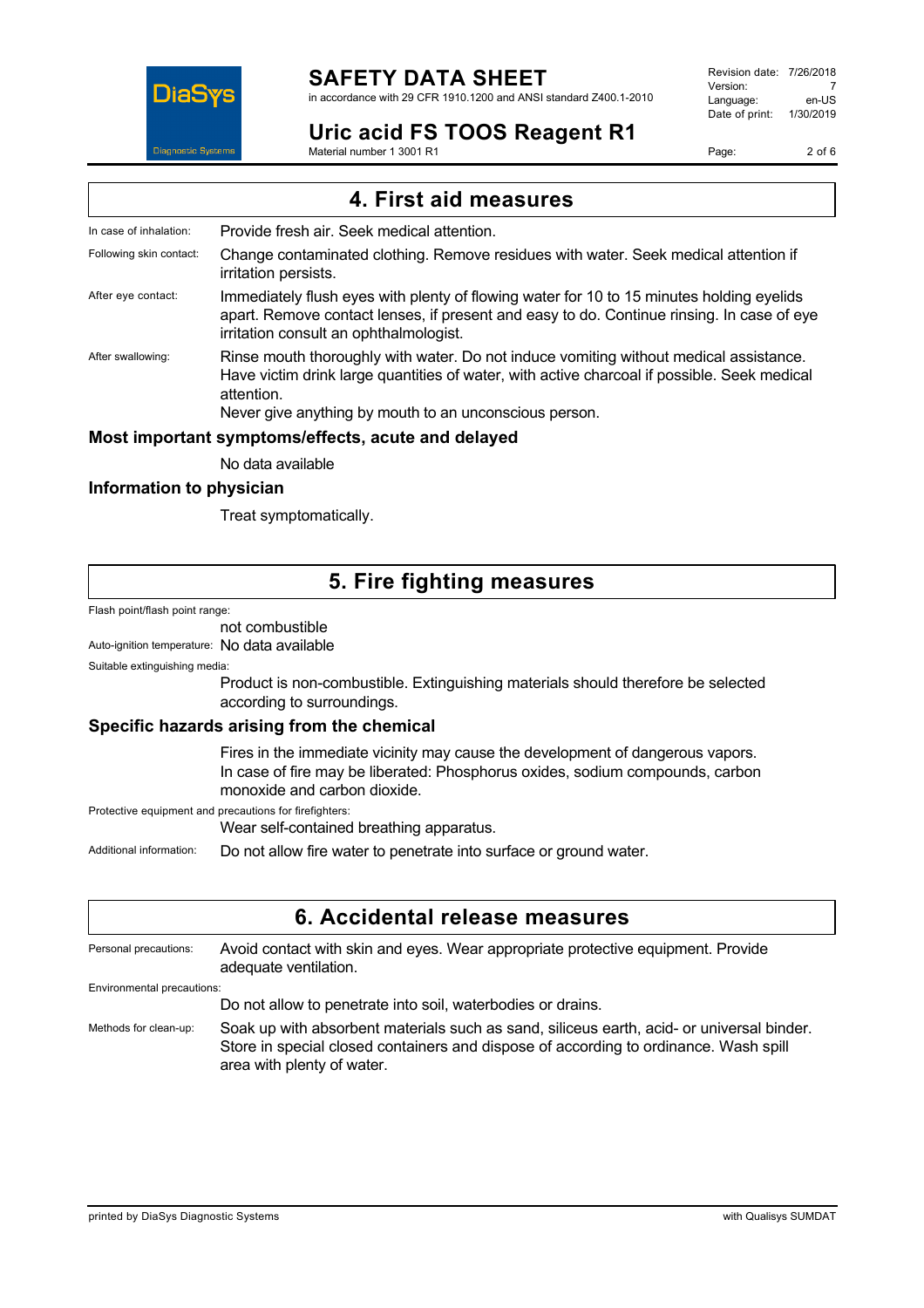

in accordance with 29 CFR 1910.1200 and ANSI standard Z400.1-2010

Revision date: 7/26/2018 Version: 7<br>Language: en-LIS Language: Date of print: 1/30/2019

**Uric acid FS TOOS Reagent R1** Material number 1 3001 R1

Page: 3 of 6

# **7. Handling and storage**

### **Handling**

Advices on safe handling: Avoid contact with skin and eyes. Wear appropriate protective equipment. Keep all containers, equipment and working place clean. Provide adequate ventilation, and local exhaust as needed. Wash hands before breaks and after work. When using do not eat, drink or smoke.

### **Storage**

Requirements for storerooms and containers:

Keep containers tightly closed and at a temperature between 35.6 °F and 46.4 °F. Protect from light. Keep sterile.

Hints on joint storage: Do not store together with: strong acids, alkalis.

# **8. Exposure controls / personal protection**

### **Engineering controls**

Provide adequate ventilation, and local exhaust as needed. See also information in chapter 7, section storage.

### **Personal protection equipment (PPE)**

| Eye/face protection             | Tightly sealed goggles according to OSHA Standard - 29 CFR: 1910.133 or ANSI<br>Z87.1-2010.                                                                                                                                    |  |
|---------------------------------|--------------------------------------------------------------------------------------------------------------------------------------------------------------------------------------------------------------------------------|--|
| Skin protection                 | Wear suitable protective clothing.                                                                                                                                                                                             |  |
|                                 | Protective gloves according to OSHA Standard - 29 CFR: 1910.138.<br>Glove material: Nitrile rubber - Breakthrough time: >480 min.<br>Observe glove manufacturer's instructions concerning penetrability and breakthrough time. |  |
| Respiratory protection:         | Provide adequate ventilation.                                                                                                                                                                                                  |  |
| General hygiene considerations: |                                                                                                                                                                                                                                |  |
|                                 | Avoid contact with skin and eyes. Change contaminated clothing.<br>Wash hands before breaks and after work.<br>When using do not eat, drink or smoke.                                                                          |  |

## **9. Physical and chemical properties**

### **Information on basic physical and chemical properties**

| Appearance:                              | Physical state at 68 °F and 101.3 kPa: liquid<br>Color: colorless, clear |
|------------------------------------------|--------------------------------------------------------------------------|
| Odor:                                    | odorless                                                                 |
| Odor threshold:                          | No data available                                                        |
| pH value:                                | at 77 °F: 7.0                                                            |
| Melting point/freezing point:            | No data available                                                        |
| Initial boiling point and boiling range: | No data available                                                        |
| Flash point/flash point range:           | not combustible                                                          |
| Evaporation rate:                        | No data available                                                        |
| Flammability:                            | No data available                                                        |
| Explosion limits:                        | No data available                                                        |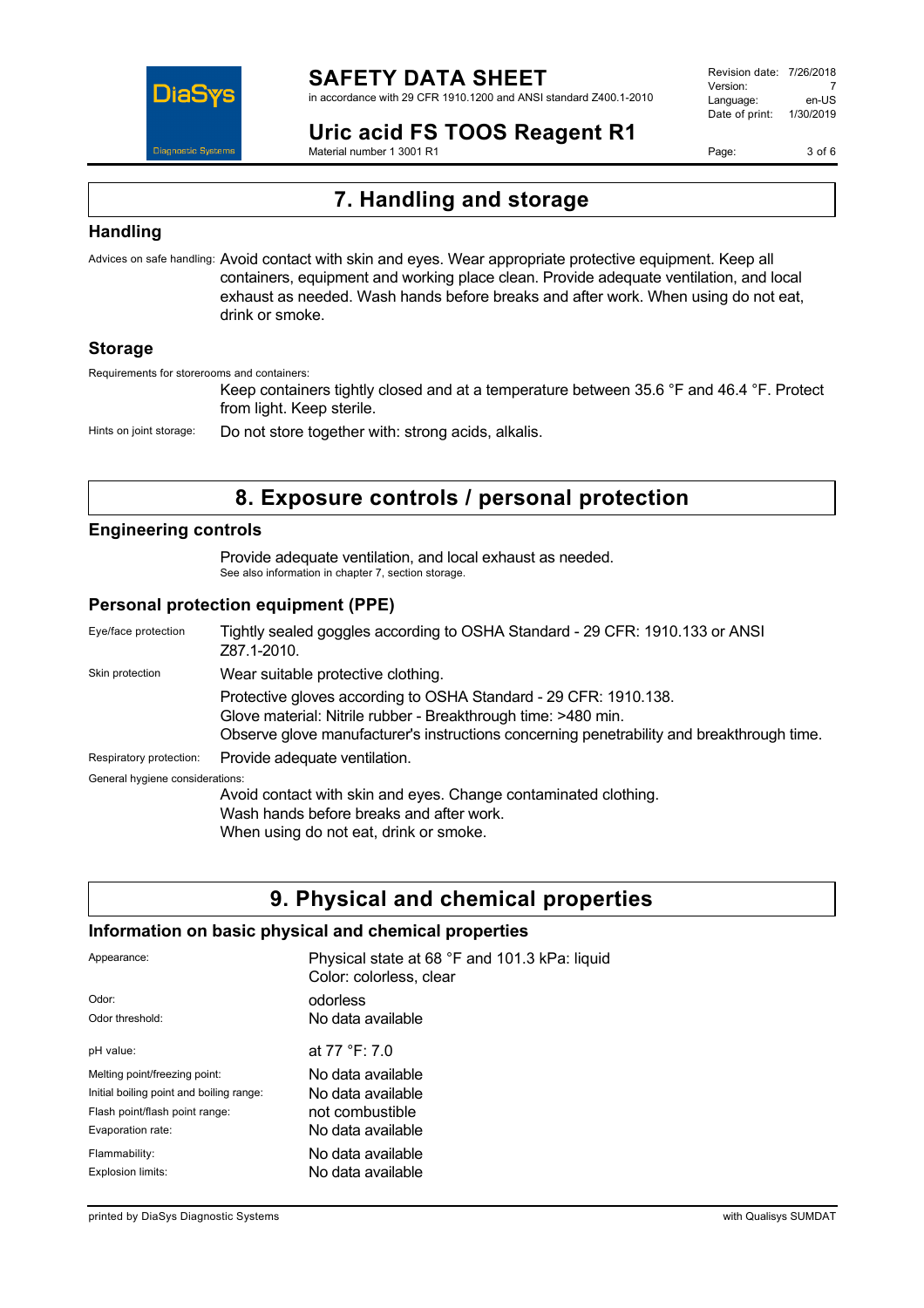

in accordance with 29 CFR 1910.1200 and ANSI standard Z400.1-2010

**Uric acid FS TOOS Reagent R1** Material number 1 3001 R1

| Revision date: 7/26/2018 |           |
|--------------------------|-----------|
| Version:                 |           |
| Language:                | en-US     |
| Date of print:           | 1/30/2019 |
|                          |           |

| Page: | 4 of 6 |
|-------|--------|

| Vapor pressure:                         | No data available    |
|-----------------------------------------|----------------------|
| Vapor density:                          | No data available    |
| Density:                                | at 68 °F: 1.031 g/mL |
| Water solubility:                       | completely miscible  |
| Partition coefficient: n-octanol/water: | No data available    |
| Auto-ignition temperature:              | No data available    |
| Thermal decomposition:                  | No data available    |
| Additional information:                 | No data available    |

# **10. Stability and reactivity**

| Reactivity:                        | No data available                                                                              |
|------------------------------------|------------------------------------------------------------------------------------------------|
| Chemical stability:                | Stable under recommended storage conditions.                                                   |
| Possibility of hazardous reactions | No hazardous reactions known.                                                                  |
| Conditions to avoid:               | Protect against heat /sun rays.                                                                |
| Incompatible materials:            | Strong acids and alkalis                                                                       |
| Hazardous decomposition products:  | No hazardous decomposition products when regulations for storage and handling are<br>observed. |
| Thermal decomposition:             | No data available                                                                              |

# **11. Toxicological information**

### **Toxicological tests**

| Toxicological effects: | Acute toxicity (oral): Lack of data.                                                                                                                                                                                                              |
|------------------------|---------------------------------------------------------------------------------------------------------------------------------------------------------------------------------------------------------------------------------------------------|
|                        | Acute toxicity (dermal): Lack of data.                                                                                                                                                                                                            |
|                        | Acute toxicity (inhalative): Lack of data.                                                                                                                                                                                                        |
|                        | Skin corrosion/irritation: Lack of data.                                                                                                                                                                                                          |
|                        | Serious eye damage/irritation: Lack of data.                                                                                                                                                                                                      |
|                        | Sensitisation to the respiratory tract: Lack of data.                                                                                                                                                                                             |
|                        | Skin sensitisation: Lack of data.                                                                                                                                                                                                                 |
|                        | Germ cell mutagenicity/Genotoxicity: Lack of data.                                                                                                                                                                                                |
|                        | Carcinogenicity: Lack of data.                                                                                                                                                                                                                    |
|                        | Reproductive toxicity: Lack of data.                                                                                                                                                                                                              |
|                        | Effects on or via lactation: Lack of data.                                                                                                                                                                                                        |
|                        | Specific target organ toxicity (single exposure): Lack of data.                                                                                                                                                                                   |
|                        | Specific target organ toxicity (repeated exposure): Lack of data.                                                                                                                                                                                 |
|                        | Aspiration hazard: Lack of data.                                                                                                                                                                                                                  |
| Other information:     | Contains Sodium azide (0.95 g/L):<br>After resorption of toxic quantities: Headache, dizziness, nausea, cough, vomiting,<br>spasms, breathing paralysis, CNS disorders, low blood pressure, cardiovascular failure,<br>unconsciousness, collapse. |
|                        |                                                                                                                                                                                                                                                   |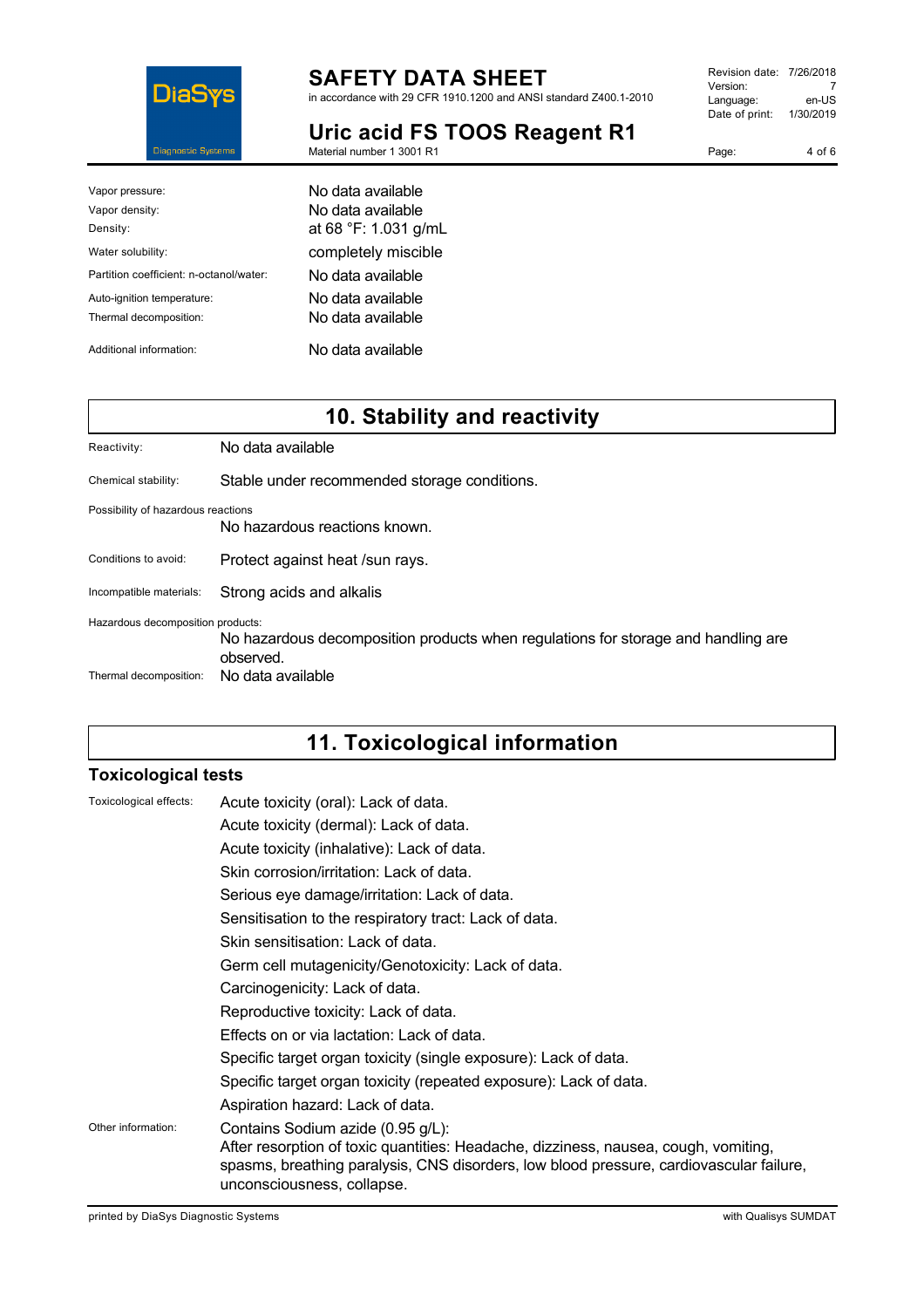

in accordance with 29 CFR 1910.1200 and ANSI standard Z400.1-2010

# **Uric acid FS TOOS Reagent R1**

Material number 1 3001 R1

Revision date: 7/26/2018 Version: 7<br>Language: en-LIS Language: Date of print: 1/30/2019

Page: 5 of 6

# **12. Ecological information**

#### **Ecotoxicity**

Further details: No data available

#### **Mobility in soil**

No data available

#### **Persistence and degradability**

Further details: No data available

#### **Additional ecological information**

General information: Contains phosphates: May contribute to the eutrophication of water supplies. Do not allow to enter into ground-water, surface water or drains.

## **13. Disposal considerations**

#### **Product**

Recommendation: Special waste. Dispose of waste according to applicable legislation.

#### **Contaminated packaging**

Recommendation: Dispose of waste according to applicable legislation. Non-contaminated packages may be recycled.

## **14. Transport information**

#### **USA: Department of Transportation (DOT)**

Proper shipping name: Not restricted

#### **Sea transport (IMDG)**

Proper shipping name: Not restricted Marine pollutant: no

#### **Air transport (IATA)**

Proper shipping name: Not restricted

#### **Further information**

No dangerous good in sense of these transport regulations.

### **15. Regulatory information**

#### **National regulations - Great Britain**

Hazchem-Code: